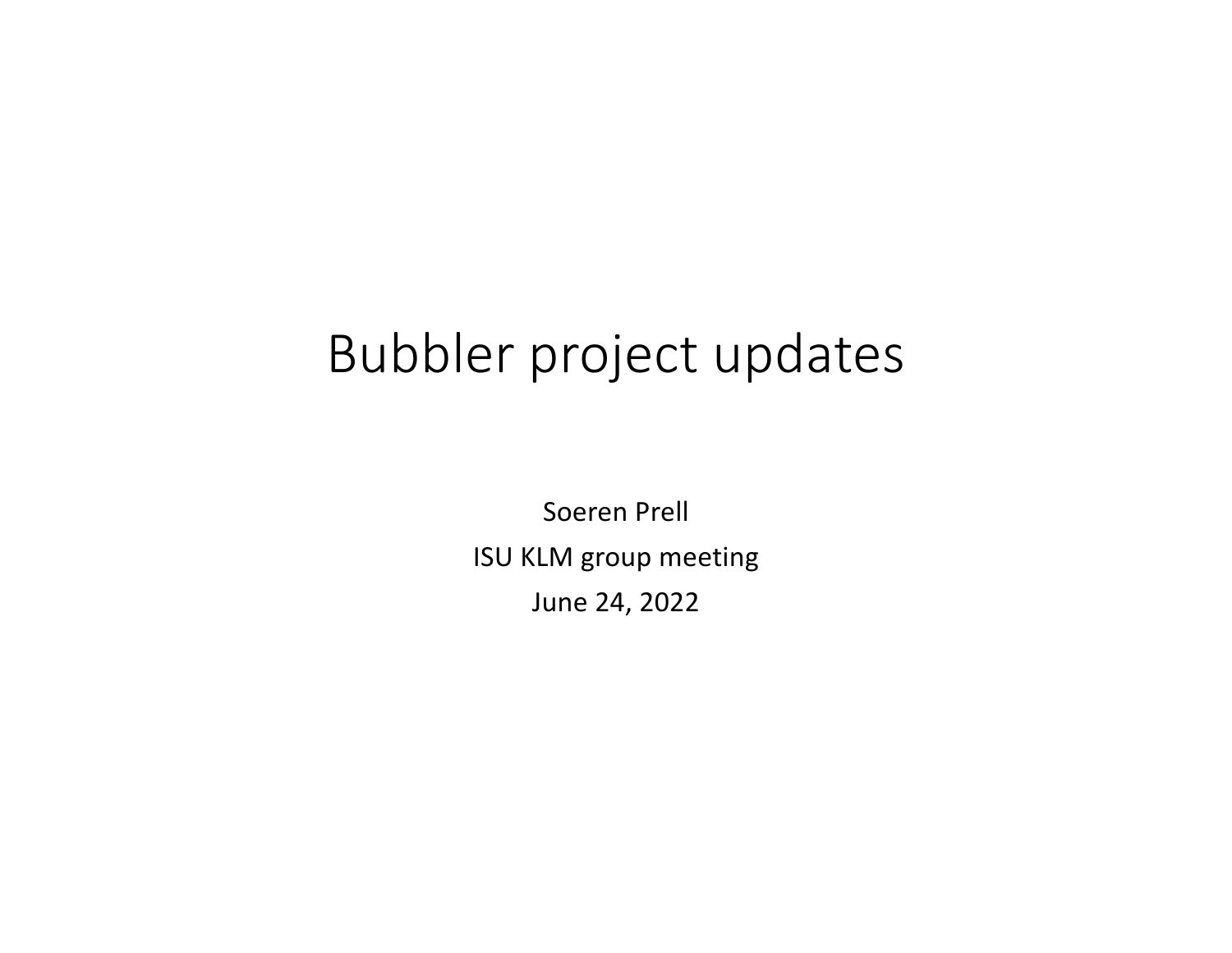## Updates

- Confirmed that work related to the bubbler project is eligible for Belle II authorship qualification
- Different types of cables and connectors were used between sensor circuit boards and VME crate end
	- Will determine what types with full inventory check after IR access is changed to FREE mode
	- Identified one type of connector
		- Will order break-out board
		- $\cdot$  1<sup>st</sup> test of the procuring bureaucracy at KEK

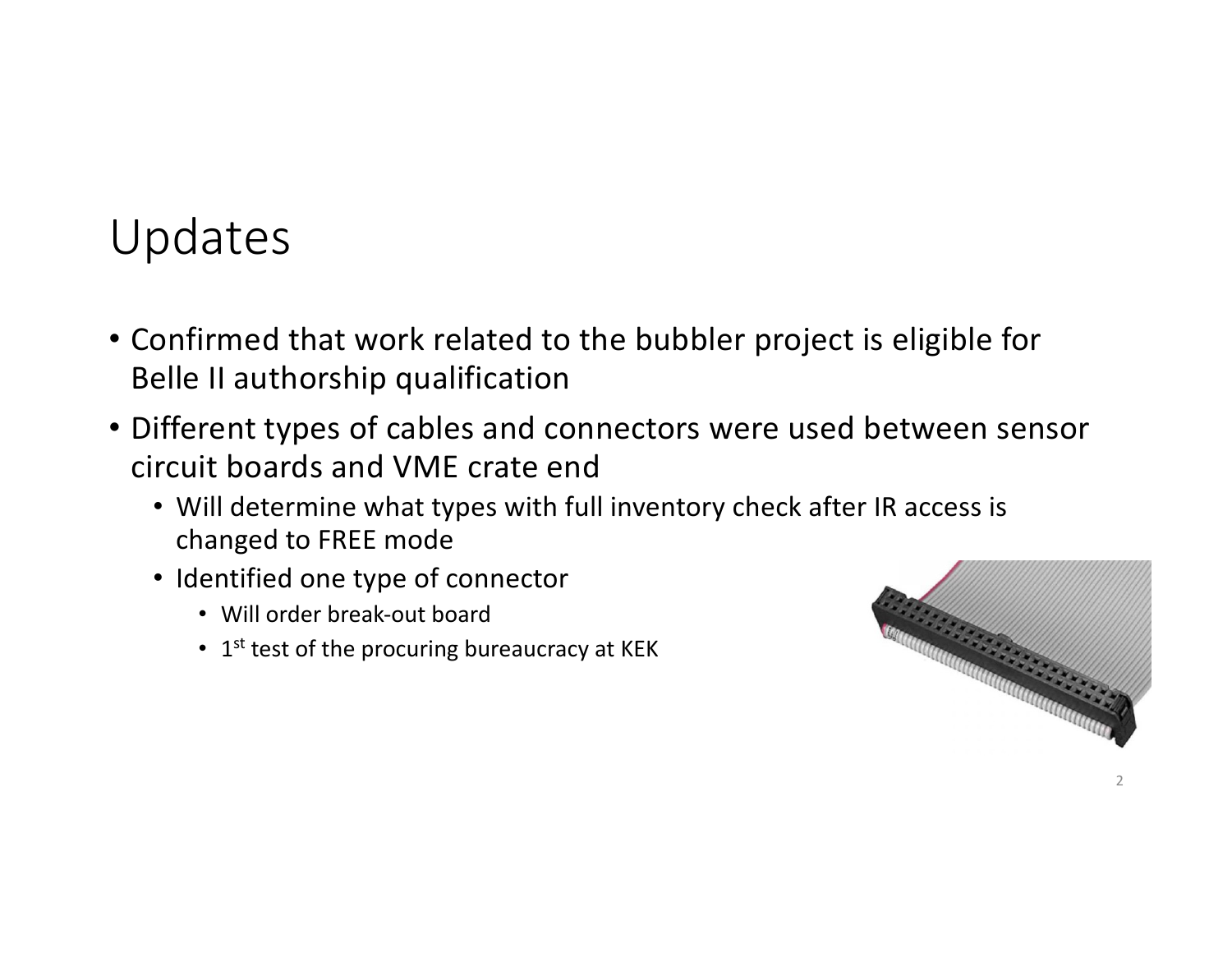Envisioned bubbler cabling scheme

- Bubbler panels are separated from VME crates by several meters of (old) ribbon cables
	- Cables may not be uniform, too short, and/or too old and may need to be replaced
- VME crates will communicate with SC via ethernet cables



52 channels per half octant

x2 halves (FW and BW) x8 octants (VME crates for 2 octants are in the same place, e.g. 0&7, 1&2, etc.)

= 832 channels total